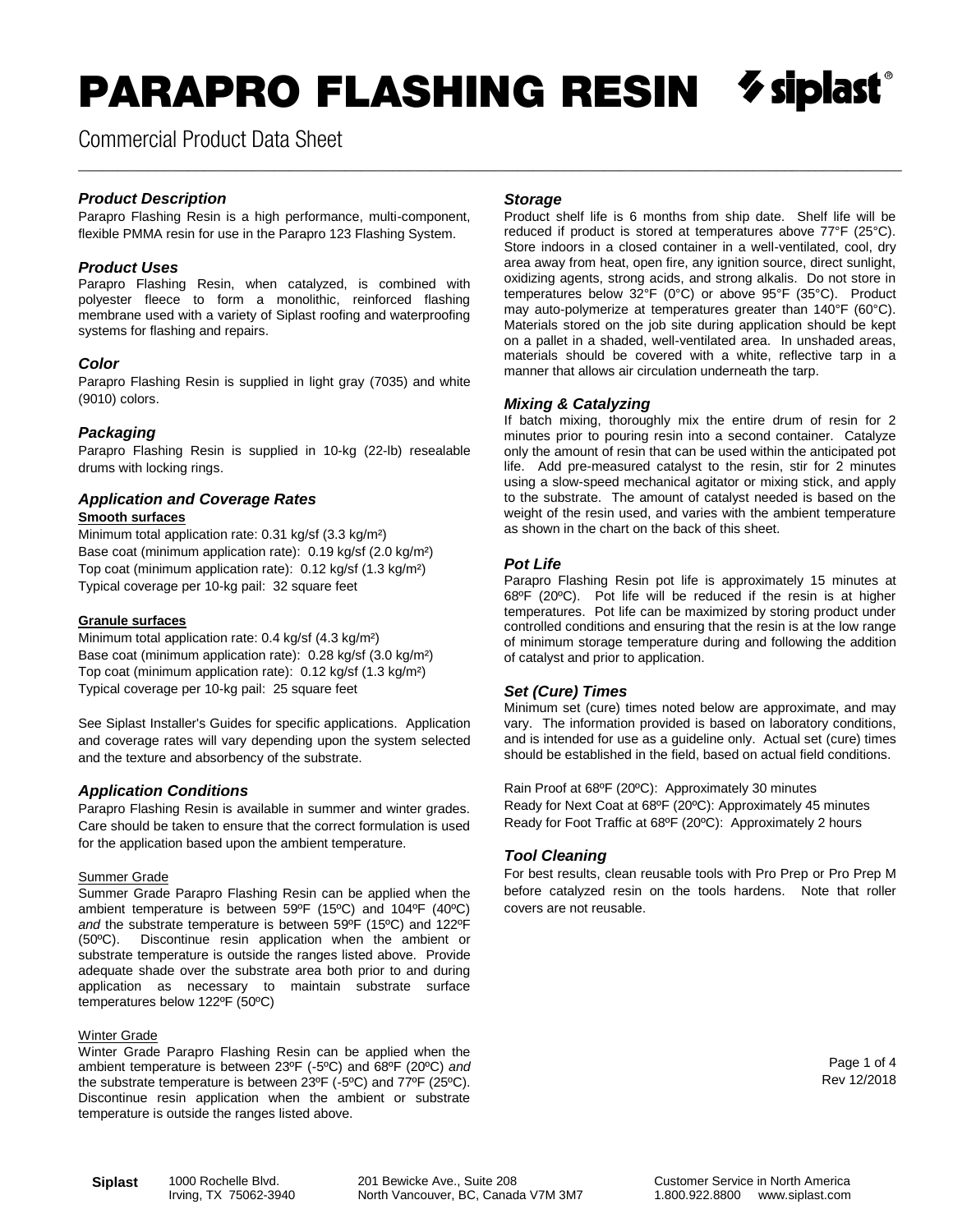# $\boldsymbol{\diamond}$  siplast PARAPRO FLASHING RESIN

Commercial Product Data Sheet

## *Handling*

Do not smoke. Keep away from open fire, flame or any ignition source. Vapors may form explosive mixtures with air. Avoid skin and eye contact with this material. Avoid breathing fumes. Do not eat, drink, or smoke in the application area.

VOC Content: <50 g/l (when catalyzed)

Consult the Safety Data Sheet (SDS) for additional information pertaining to this product.

## *Personal Protection Equipment (PPE)*

Workers must wear a long sleeved shirt with long pants and work boots. Workers must use only butyl rubber or nitrile gloves when mixing or applying this product. Safety goggles are required for eye protection.

Use local exhaust ventilation to maintain worker exposure below TLV. If the airborne concentration poses a health hazard, becomes irritating, or exceeds recommended limits, use a NIOSH approved respirator in accordance with OSHA Respirator Protection requirements under 29 CFR 1910.134. Specific type of respirator will depend on the airborne concentration. A filtering face piece or dust mask is not acceptable for use with this product if TLV filtering levels have been exceeded.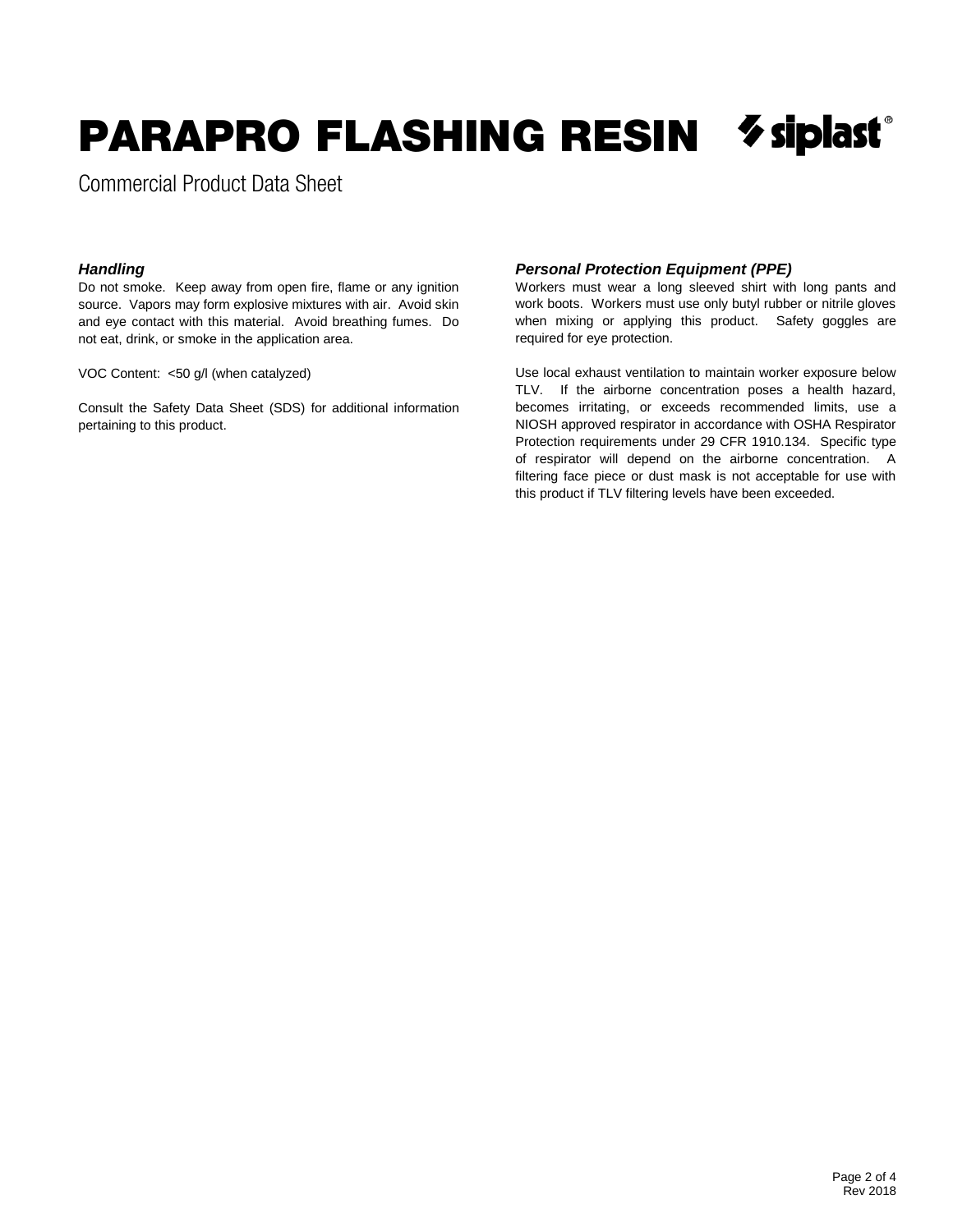# PARAPRO FLASHING RESIN  $\delta$  siplast®

Commercial Product Data Sheet

# **Mass and Volume Data for Pro Catalyst Liquid**

| Pro Catalyst Liquid - net contents per unit |             |                  |         |  |  |  |  |  |
|---------------------------------------------|-------------|------------------|---------|--|--|--|--|--|
| 2.5 kilograms                               | 2.25 liters | 2250 milliliters | 10 cups |  |  |  |  |  |

| <b>Product</b>             | Density (kg per liter)  | <b>Liquid Measure</b><br>(liters per kg) | <b>Liquid Measure</b><br>(milliliters per kg) |  |  |
|----------------------------|-------------------------|------------------------------------------|-----------------------------------------------|--|--|
| <b>Pro Catalyst Liquid</b> | 1.1 kilograms per liter | 0.91 liters per kilogram                 | 910 milliliters per<br>kilogram               |  |  |

| <b>Pro Catalyst Liquid Mixing Chart</b><br><b>Summer Grade Parapro Flashing Resin</b>                                 |                                                            |     |                                                           |      |  |  |  |  |  |
|-----------------------------------------------------------------------------------------------------------------------|------------------------------------------------------------|-----|-----------------------------------------------------------|------|--|--|--|--|--|
| <b>Resin Quantity</b>                                                                                                 | <b>Ambient Temperature</b><br>68°F to 104°F (20°C to 40°C) |     | <b>Ambient Temperature</b><br>59°F to 68°F (15°C to 20°C) |      |  |  |  |  |  |
|                                                                                                                       | Tablespoons<br>Cups                                        |     | Tablespoons                                               | Cups |  |  |  |  |  |
| 1 kg (0.72 liter)                                                                                                     |                                                            | n/a |                                                           | n/a  |  |  |  |  |  |
| 10 kg (7.2 liters)                                                                                                    | n/a                                                        |     | n/a                                                       | ົ    |  |  |  |  |  |
| 20 kg (14.3 liters)                                                                                                   | n/a                                                        | n/a | 4                                                         |      |  |  |  |  |  |
| Substrate temperature range for application of Summer Grade Parapro Flashing Resin is<br>59°F to 122°F (15°C to 50°C) |                                                            |     |                                                           |      |  |  |  |  |  |

| <b>Pro Catalyst Liquid Mixing Chart</b><br><b>Winter Grade Parapro Flashing Resin</b>                                |                                                           |     |                                                          |      |                                                        |      |  |  |  |
|----------------------------------------------------------------------------------------------------------------------|-----------------------------------------------------------|-----|----------------------------------------------------------|------|--------------------------------------------------------|------|--|--|--|
| <b>Resin Quantity</b>                                                                                                | <b>Ambient Temperature</b><br>59°F to 68°F (15°C to 20°C) |     | <b>Ambient Temperature</b><br>41°F to 59°F (5°C to 15°C) |      | <b>Ambient Temperate</b><br>23°F to 41°F (-5°C to 5°C) |      |  |  |  |
|                                                                                                                      | Tablespoons<br>Cups                                       |     | Tablespoons                                              | Cups |                                                        | Cups |  |  |  |
| 1 kg (0.72 liter)                                                                                                    | 2                                                         | n/a |                                                          | n/a  | 6                                                      | n/a  |  |  |  |
| 10 kg (7.2 liters)                                                                                                   | n/a                                                       |     | n/a                                                      | 2    | n/a                                                    | 3    |  |  |  |
| 20 kg (14.3 liters)                                                                                                  | n/a                                                       | っ   | 6<br>n/a<br>n/a                                          |      |                                                        |      |  |  |  |
| Substrate temperature range for application of Winter Grade Parapro Flashing Resin is<br>23°F to 77°F (-5°C to 25°C) |                                                           |     |                                                          |      |                                                        |      |  |  |  |